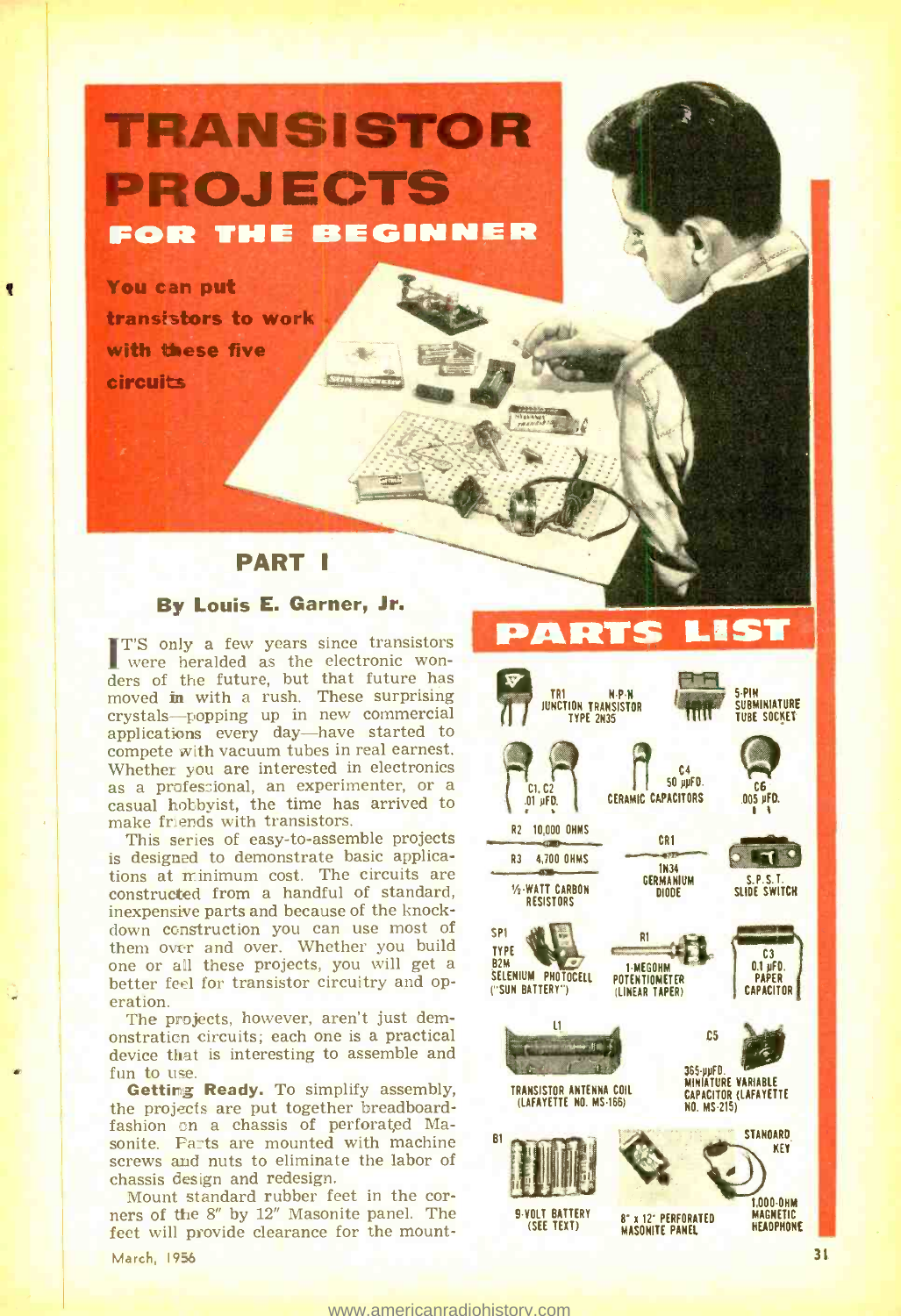ing screws and keep the chassis from slip-<br>ping while you're wiring the parts.<br>Make up a 9-volt power supply by fitting<br>six penlite cells into standard clips or

taping them together as shown at the right. Connect the cells in series by soldering short leads from the cap, or positive terminal, of one cell to the negative outer shell of the next. Use  $8''$  wire lengths for the two end connections so you can hook<br>the power supply into the circuit. If you have taped up your power pack, you also have to bend an aluminum strap around it to serve as a chassis hold-down.

While you're about it, make another scrap-aluminum bracket as shown in the ing components is shown in the parts list, project photos and at the top of the next but you can make a number of substitu-<br>page. Drill it to take a 5-pin subminiature tions without a tube socket for the transistor and a 3-lug terminal strip. Wire the terminal lugs to in some photos tubular ceramic capacitors the first, third, and fifth socket pins as are shown while in others the same units the first, third, and fifth socket pins as shown. You can then make—and unmake appear as discs. The two types are, of econnections directly to the lugs without course, interchangeable with each other as -connections directly to the lugs without any risk of damaging the fragile socket or transistor leads.

Still another bent-aluminum bracket will In place of the miniature variable capaccome in handy as a "control panel." Drill itor,  $\overline{C5}$ , you could use any standard 365- $\frac{26}{8}$ " shaft-clearance holes so you can mount  $\mu$   $\mu$  fd. broadcast-band tuning capacitor, or potentiometer as even a screwdriver-tuned padder. And for necessary.



Power pack is a 9-volt battery made up of six series -connected penlite cells. You can tape the cells together as shown or fit them into standard clips.

Parts Substitution. A good set of working components is shown in the parts list, tions without altering the circuitry in any important way. Note, for example, that in some photos tubular ceramic capacitors appear as discs. The two types are, of well as with paper or mica capacitors of<br>equivalent value.

 $\mu\mu$ fd. broadcast-band tuning capacitor, or the 1000-ohm magnetic headphone, you



For learning the sound and touch of a This circuit is an adaptation of the fa-<br>dio ham's second language, nothing takes miliar vacuum-tube Colpitts oscillator. Caradio ham's second language, nothing takes<br>the place of a code-practice oscillator. This

into its socket and press the key. When you do get to it, close the key and adjust R1 for the most pleasing tone.

simple job has as good a tone as any you'll across the inductance of the headphone.<br>
find, and being transistorized, it can keep The combination forms both a tuned cir-<br>
pouring out *dits* and *dahs* practically for-cuit a to put the whole thing together, so invest a impedance of the base-emitter input. The a few extra minutes double-checking all bias current is fixed by  $R2$  and the tone connections before you fit the transistor control, pacitors  $C2$  and  $C3$  in series are shunted across the inductance of the headphone. cuit and an impedance-matching network. the collector-emitter output to the low impedance of the base-emitter input. The control,  $R1$ . Resistor  $R3$ , in series with the power supply, isolates the tuned circuit from the battery and serves also to limit the collector and base currents.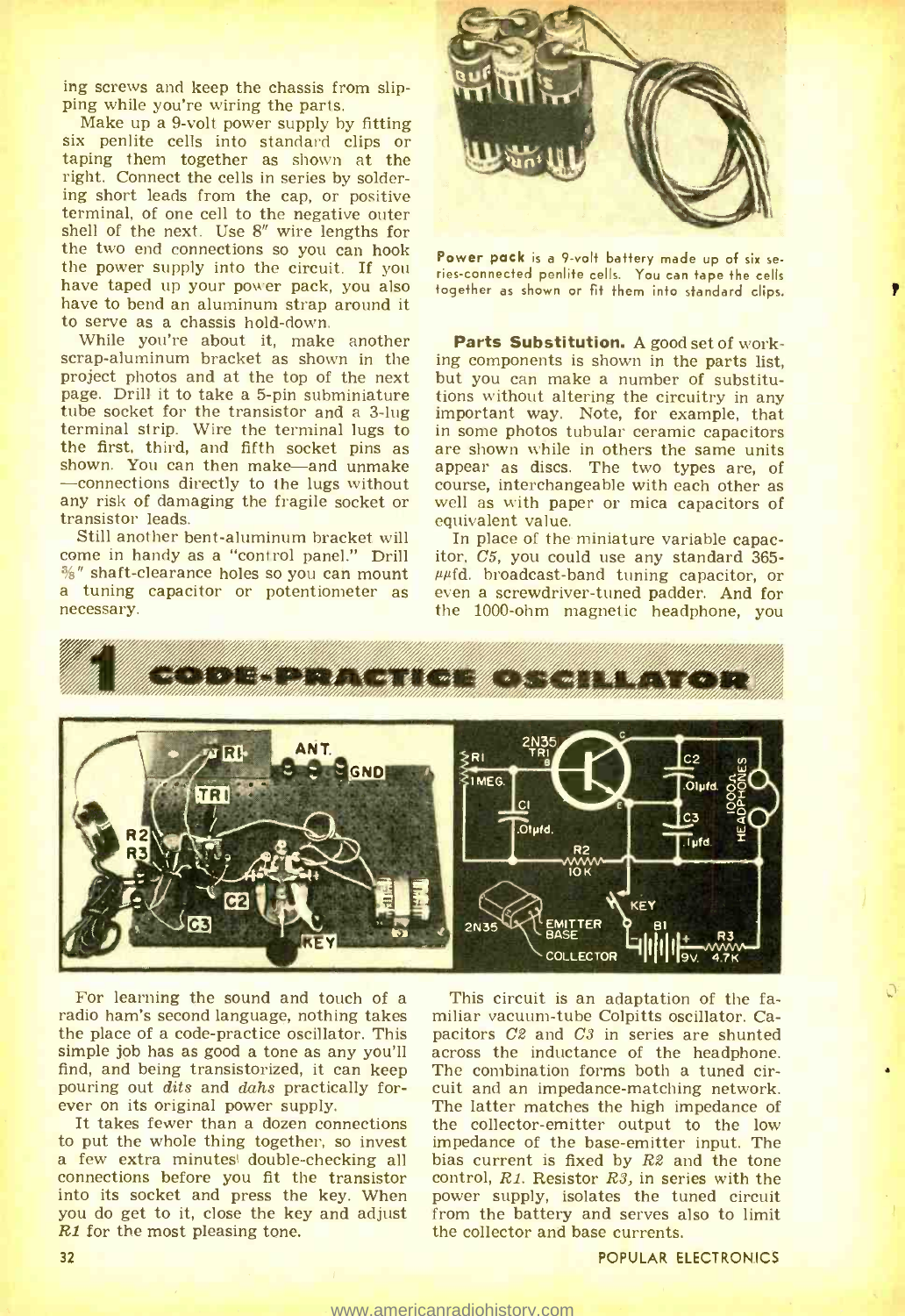

Transistor-mounting assembly can be made by bending a piece of scrap aluminum to hold 3-lug terminal strip and 5-pin subminiature tube socket.

high impedance.

Miscellaneous items, such as knobs, rubber feet, binding posts, machine screws, solder lugs scrap metal, and the like aren't identifying the *emitter* listed and you can use whatever type you *away* from the base line. have on hand.

Wiring. In these experimental circuits the parts layout and lead dress aren't critical. You can follow the illustrations or ments. As you might imagine, the hookup rearrange the pieces in any way.

These should be trimmed to about  $\frac{1}{4}$ " so they'll fit the socket.

Each time you wire in the 1N34A diode, pinch the lead you are soldering with a pair of pliers. Holding pliers somewhere between the body of the diode and the wire tip being soldered serves to trap the heat and keep it from damaging the delicate crystal. For safety, install the transistor last in

all projects-after you've double-checked the wiring. Make sure, also, that battery polarity in every case follows that indicated in the diagrams.

could substitute any magnetic phone of It requires battery polarity just opposite to An  $n-p-n$  junction transistor (type 2N35) is used in this first group of experiments. that of the more familiar  $p-n-p$  units. Schematic symbols are similar for the two types except that in this one the arrow identifying the emitter electrode points

If you want to reuse the parts in several is common to both the input and output<br>projects, it is best to leave the leads and sides of the transistor. When it is con-<br>pigtails full length except on the transistor. nected di The common-emitter circuit  $-$  roughly similar to the grounded-cathode vacuumtube circuit-is used in all these experigets its name because the emitter electrode is common to both the input and output sides of the transistor. When it is connected directly to circuit ground, this basic<br>
nected directly to circuit ground, this basic<br>
nected the sometimes called the arrangement is sometimes called grounded -emitter configuration.



Though this simple receiver has a lot signals picked up by the antenna-ground more gain than a crystal set, it still needs a system are coupled—through  $C4$ —to the a good antenna and a ground for best re- suned circuit ma impedance match to the input of the tran-<br>sistor-is used in the tuned circuit.<br>When you wire up the set, pay special

attention to the polarity of the diode. On some 1N34's the cathode end is marked by a broad stripe or the letter "K"; on other diodes the terminals are identified by a small schematic diagram similar to the one which is used here.

Signals picked up by the antenna -ground system are coupled-through  $C4$ -to the tuned circuit made up of  $L1$  and  $C5$ . Varition as in any conventional receiver. The tap on  $L1$  is designed for good selectivity as well as maximum energy transfer to the transistor circuit. Detection-the separation of the audio and radio components of the tuned signal- $t$ akes place in the  $1N34$ diode and the base-emitter circuit of the transistor. The program that comes through should be heard clearly and with good volume in the headphone.

March, 1956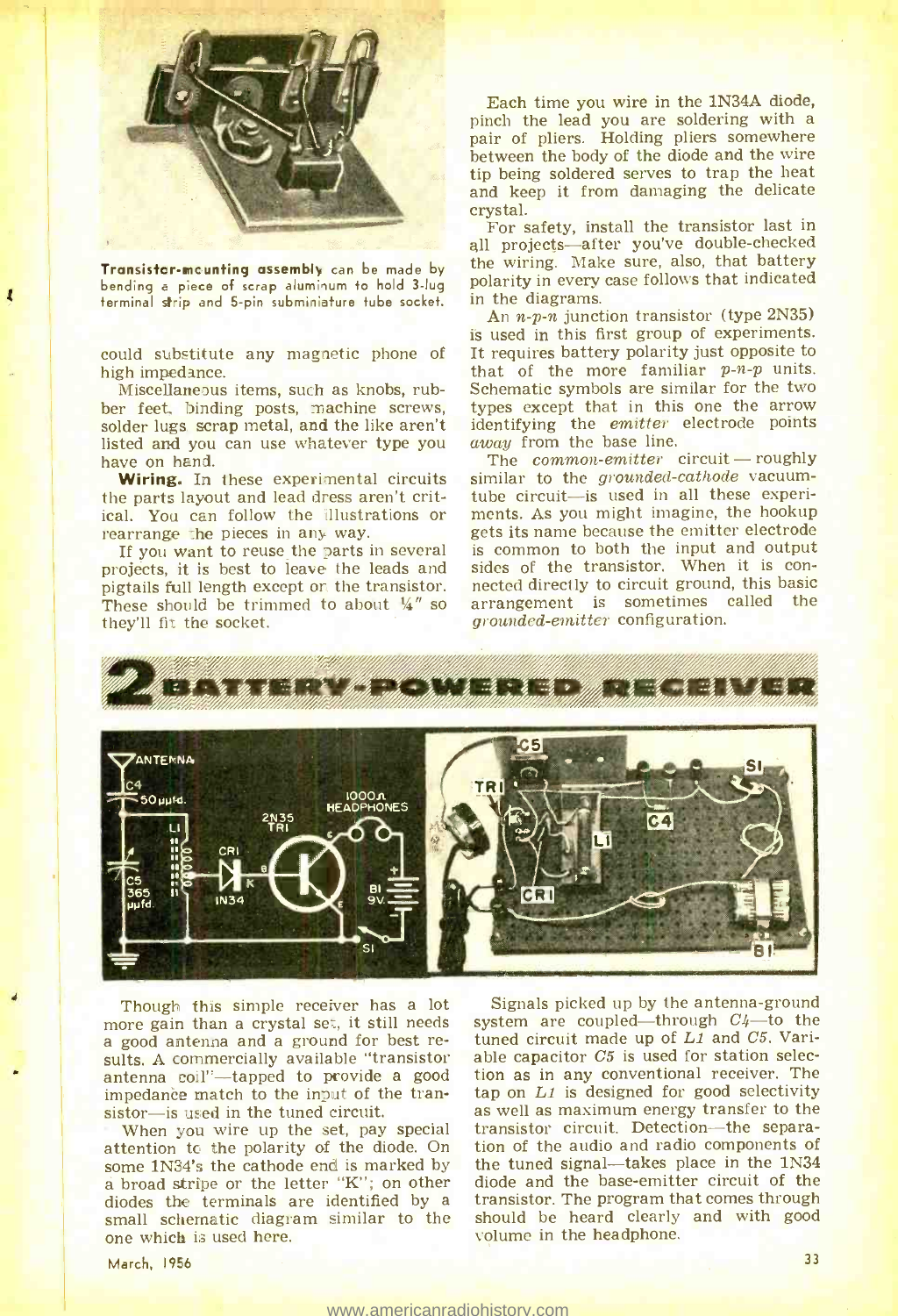



Transistors are so efficient they can op- erate in radio receivers on electrical power taken from the sun. If you'd like to test this for yourself, you only have to substitute a selenium photocell for the 9-volt power-supply used in project 2. The unit shown (marked  $SPI$  in the diagram) is the B2M "sun battery" made by International

Rectifier Corp.<br>In addition, you may want to substitute<br>C3 for the germanium diode. Whether this<br>extra change will improve reception de-





You can greatly increase the sensitivity Circuit operation is similar to that of the receivers shown in projects 2 and 3 other regenerative receivers. Signals picked of the receivers shown in projects 2 and 3 by adding regenerative feedback. A couple

plastic-covered hookup wire around the middle of  $L_1$ .

Two other parts— $R1$  and  $C6$ —are added But as the name "regenerative" suggests, to the circuit of project 2, and a .01- $\mu$ fd coupling capacitor  $(C1)$  is substituted for<br>the 1N34 germanium diode.

changes, slip on the headphones and slowly ever greater amplitude. turn potentiometer  $R1$  through its entire The resistance across potentiometer  $R1$ range. At some point you should hear a "putt-putt" or oscillation tone. If you don't, reverse the connections from L2.

This feedback tone is a sign that the set is regenerating the way it should. Back off<br>the potentiometer until the "putt-putt" the potentiometer until the "putt-putt" Capacitor  $C6$  serves to bypass any r.f. that sound just disappears, then carefully tune tries to sneak off in the wrong direction the station you want by adjusting capacitor C5. Readjust R1 for maximum volume,

of simple wiring changes will do the trick. coupled through  $C4$  to the tuned circuit<br>One, new part—"tickler" winding  $L2-$  consisting of  $C5$  and  $L1$ . Varying the fre-<br>appears in the diagram and photo above quency of  $C$ Circuit operation is similar to that' of up by the antenna-ground system are consisting of  $C5$  and L1. Varying the frethe base-emitter of the transistor. This circuit amplifies the radio frequencies and detects the audio.

the amplified r.f. signal is routed back to the tuned circuit through the feedback After you have completed the wiring neys through the transistor it picks up winding of the coil. On its repeated jour-

> governs the amount of energy that is fed back through the "tickler." Advancing the setting of the potentiometer-that is, increasing its effective resistance-boosts the r.f. feedback and thus increases the gain. (through the headphones and battery). and carries it back to the transistor circuit.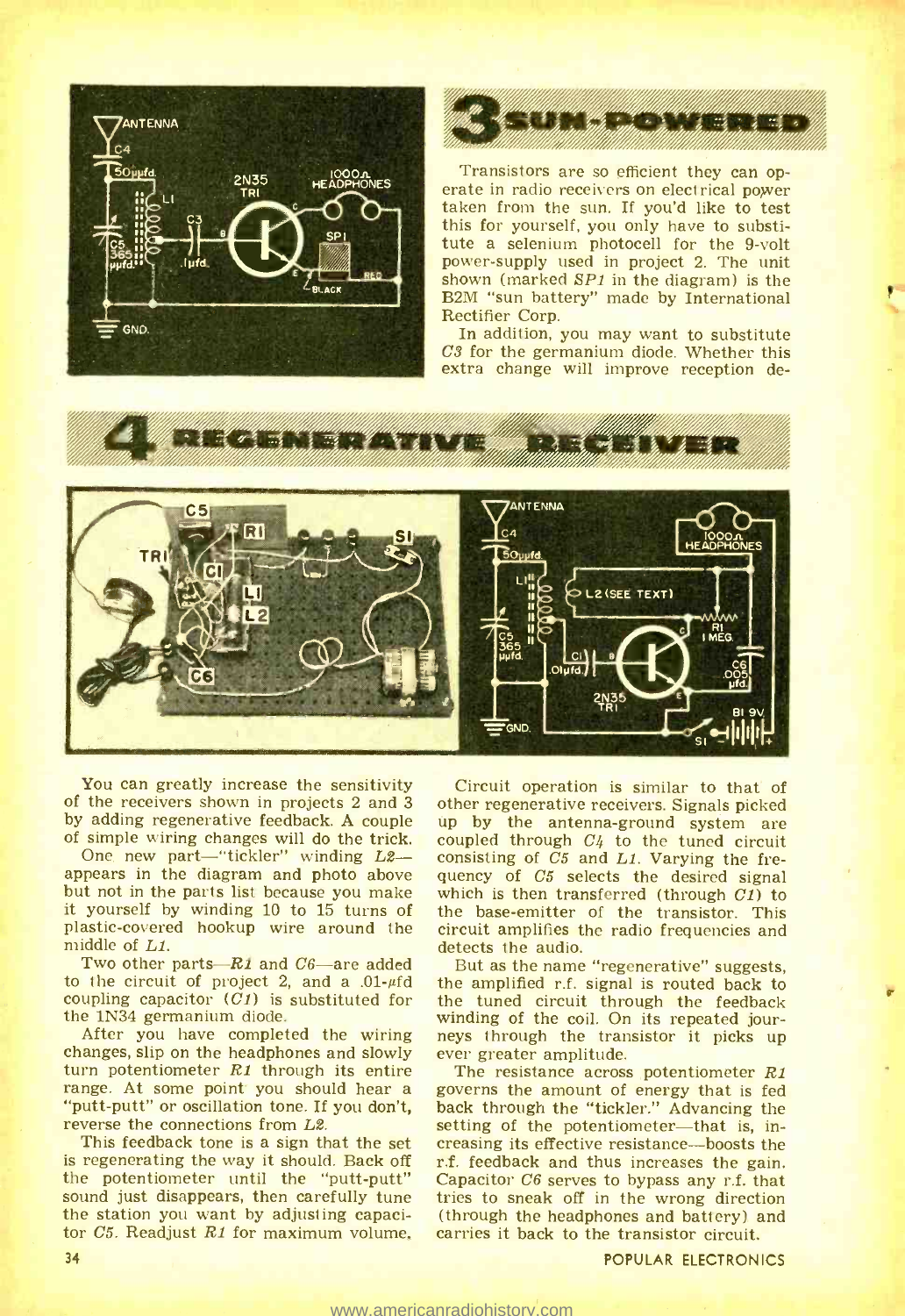

 $\frac{p}{p}$  and solution on the characteristics of the indi-<br>vidual transistor and on the antenna and ground that you use. The only way to make sure is to try both arrangements and see<br>which gives better results. Keep in mind<br>that a sun battery doesn't deliver as much power as six penlite cells-don't expect<br>as much output from the receiver.<br>And notice that the circuit doesn't in-

clude a switch. When you want to turn this set on, you just expose the battery to direct sunlight.



 $\frac{1}{2}$ 4 'ANTENNA **KEY ANT** Celling and the contract of the contract of the contract of the contract of the contract of the contract of the 0 <I r ex I March 1997  $TR$ D 3 **n** L2 (SEE TEXT) ufd. .01  $\frac{2N35}{TR1}$  BI 9V **KFY**  $=$  CND  $\Box$  $s_1$  -  $1$ 111  $\overline{1}$ \_s

If you've ever built a regenerative re- from home base. To hold the identically ceiver like the one shown opposite, you use only a short antenna lead. know that misadjustment of the feedback

Squealing occurs when the circuit is and tune it to a dead spot  $r_{\text{num}}$  into oscillation. The high-pitched or the lower end of the dial. thrown into oscillation. The high-pitched noise can be a bit of a nuisance in a re-<br>ceiver, but it does have this use—it per-

above with the one at the left, the most im-<br>portant alteration is that a hand key and ing receiver and transmitter tuning.<br>resistor  $R3$  take the place of the head-<br>The transmitter works just like a regen-

Simple as it is, this transmitter is capable of radiating a weak modulated signal at almost any frequency in the standard by the amount of feedback plus the time broadcast band; you can pick your fre- constant of the  $RC$  circuit composed of  $C6$  quency by adju mitter, so don't let it broadcast too far

from home base. To hold the range down,

potentiometer can make the set squeal like tenna a few feet from any broadcast re-<br>a stuck pig. eiver. Turn the receiver volume full on To set up the transmitter, place its antenna a few feet from any broadcast reand tune it to a dead spot near the middle

ceiver into a trans-<br>mits use-it does have the use-it per- mitter by making a few minor changes.<br>As you can see by comparing the circuit the receiver. You can now adjust the sound Next, switch on the transmitter, close the key, and set  $R1$  at nearly maximum a high-pitched tone in the loudspeaker of the receiver. You can now adjust the sound to your taste by resetting R1 and sharpening receiver and transmitter tuning.

phone. In addition, capacitors  $C1$  and  $C6$  erative receiver that has gone into oscilla-<br>have been interchanged to improve the tion. It puts out a modulated signal, how-<br>tone quality of the broadcast signal. ever, becaus base-emitter circuit of the transistor. The by the amount of feedback plus the time constant of the RC circuit composed of C6 and the input resistance of the transistor. amount of feedback, it serves as a simple control over the modulation tone.  $-30$ -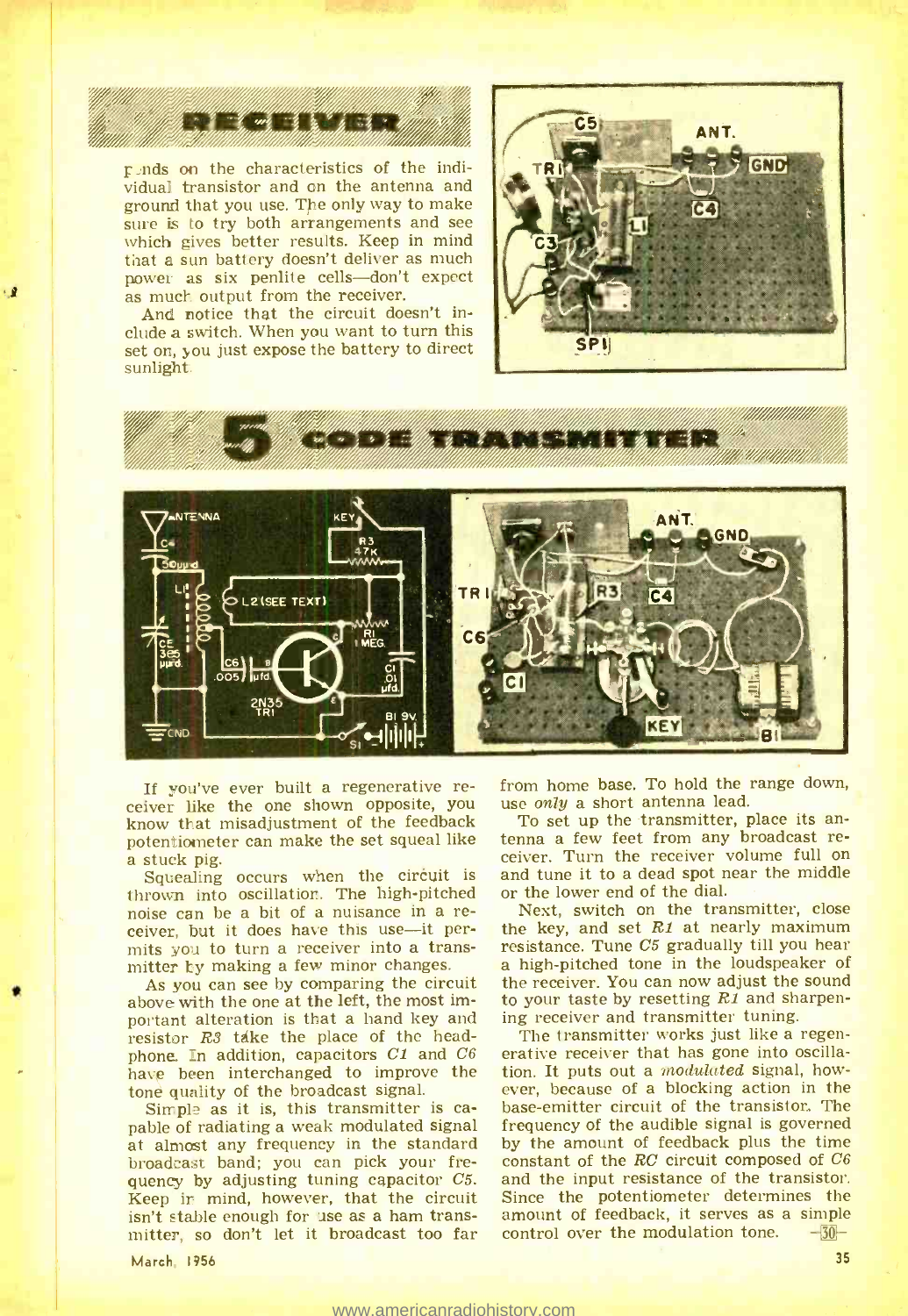## FIVE NEW JO FOR TWO TRANSISTORS

You'll find many practical uses for these simple, low-cost circuits

PART II<br>External of the Second Street in the Second Street in the Second Street in the Second Street in the Second Str<br>External of the Second Street in the Second Street in the Second Street in the Second Street in the Sec

It

19 March

fiat

.4

TRANSISTORS were born with a couple base or central of important advantages that vacuum ductor and the **I** of important advantages that vacuum<br>tues ductor and the outer layers are both *n*-type<br>tubes never enjoyed. They're tiny and they material. The *p-n-p* transistor (like the<br>draw very little current—you can use two, Ra

ing pages employ a second transistor and a few additional parts. The small increase in bulk and cost makes possible a great increase in the range, the power, and the the *n*-type semiconductor there is a survariety of new devices you can build. As plus of electrons which are free to move, before, these breadboard units are de- or "diffuse," th before, these breadboard units are de-

transistor is a sort of sandwich made up of three layers of semiconductor material units have somewhat better high-frequen-<br>
(a material which is neither a good con- ductor nor a good insulator) such as ger-<br>
From a construction point of view, the<br>
manium. The ce The center of the sandwich, known as the *base*, is flanked on one side of junction transistors is that they need by the *collector* and on the other by the **opposite** d.c. voltages on their electrodes. by the collector and on the other by the emitter. The two types of junction tran- sistors available to hobbyists can be distin- guished by the way the layers are arranged.

**By Louis E. Garner, Jr.** In an *n-p-n* transistor (such as the 2N35 used in the first group of projects), the In an *n*-*p*-*n* transistor (such as the 2N35 used in the first group of projects), the base or central layer is a *p*-type semiconductor and the outer layers are both *n*-type material. The *p*-*n*-*p* transistor (like is exactly opposite—its  $n$  base is flanked

> As you've probably guessed, the letters a *p*-type semiconductor, one or more electrons are missing from the crystal structure; each missing electron leaves a positive charge that is known as a "hole." In the *n*-type semiconductor there is a sur-

signed for knock-down construction. Aside from polarity, the two types of **Transistors-p and n.** A junction transistors are very much alike and can be transistor is a sort of sandwich made up used in similar circuits. In transistors are very much alike and can be units have somewhat better high-frequen-

> main difference between these two kinds of junction transistors is that they need As you'll see in the projects that follow, circuits, when  $n-p-n$  and  $p-n-p$  transistors are used in combination.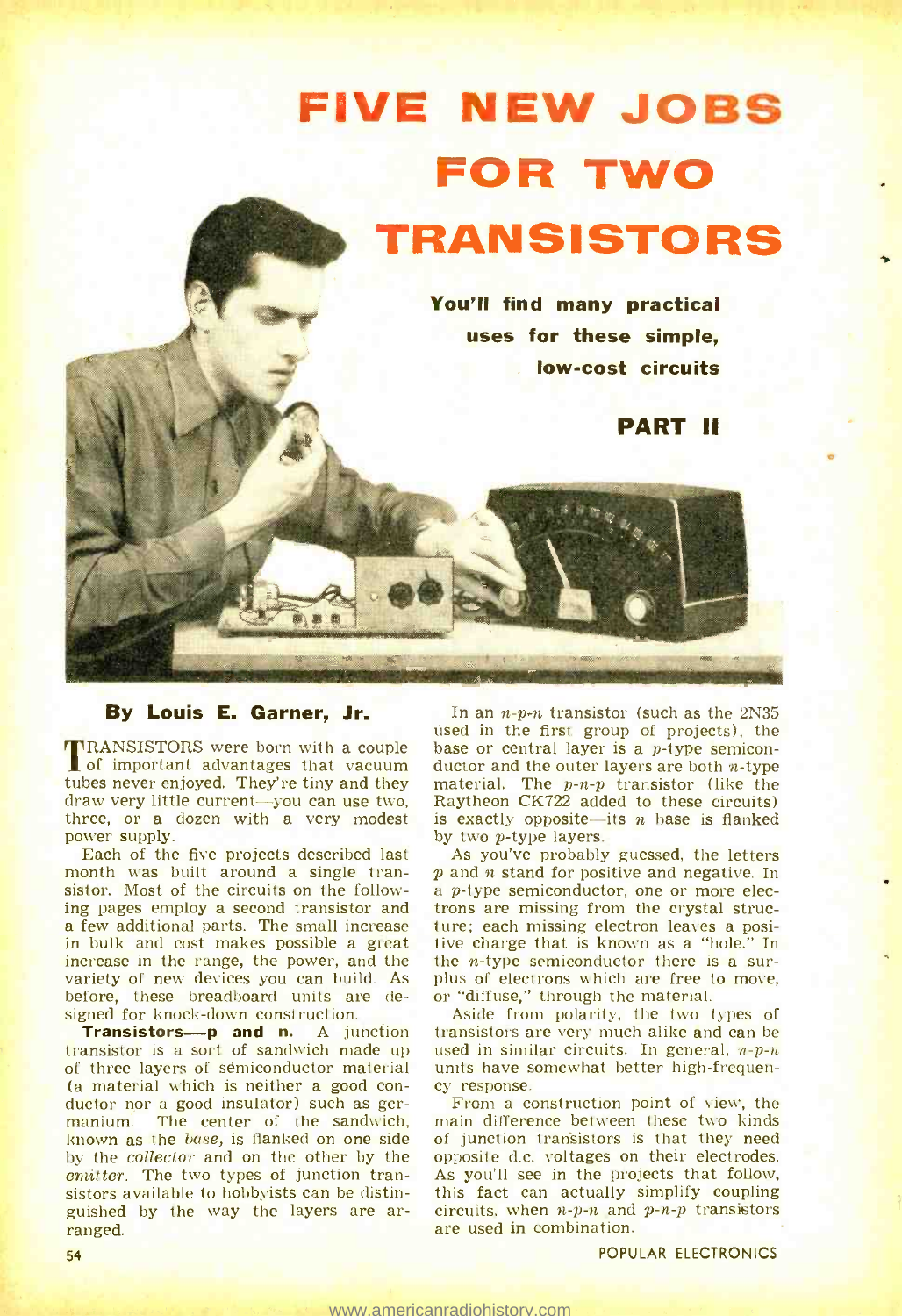

Good party fun and serious electronics emitter current flows through both units.<br>experimenting have a happy meeting Normally, current variations in one would<br>ground in this wireless mike. For with the appear in the other. low-powered voice transmitter, you can surprise or amuse your friends by broad-common emitter. It thus keeps  $r.f.$  out of casting home-grown announcements the audio stage while permitting the signal through any AM receiver in the house. The devel<br>headphone, generally used for listening, TR1.<br>doubles here as an inexpensive microphone. need

of antenna coil LA. The circuit requires a feedback winding  $(L2)$  in addition to the store-bought parts; a good ground and run an antenna lead to make this coil by winding 10 to 15 turns within a few feet of a standard receiver, of ordinary hookup wire around the center Tune the r

an r.f. oscillator, and its frequency is deter- ally tune  $C5$  and listen for either a live mined by the tuned circuit made up of  $L1$  background hiss or a motorboating "putt-.and variable capacitor C5. "Tickler" winding  $L2$  provides the feedback needed to the connections to  $L2$  and try again.<br>start and sustain oscillation. Base bias If the set "putt-putts," back off  $R1$  until start and sustain oscillation. Base bias current—governing amount of feedback— ihe sound just disappear<br>can be regulated by potentiometer R1. In the tuning of the receiver<br>The p-n-p transistor, TR2, acts as both be ready to go on the air.

audio amplifier and modulator. Since the two transistors are effectively in series across the d.c. power supply, the same close to your mouth and talk up.

Normally, current variations in one would however, grounds r.f. variations in the common emitter. It thus keeps r.f. out of developed in  $TR2$  to modulate the r.f. in TR1. This arrangement eliminates the need for a modulation transformer.

The  $n-p-n$  transistor, TR1, serves here as nearly maximum resistance. Then gradumiddle or lower end of the dial. Set  $R1$  at putt" sound. If you get no signal, reverse To use the wireless mike, connect it to within a few feet of a standard receiver. Tune the receiver to a dead spot near the

> the sound just disappears. Then recheck the tuning of the receiver, and you should

> Use the headphone as a mike. It's not tremendously efficient, however, so hold it



**MORE TRANSISTOR PROJECTS**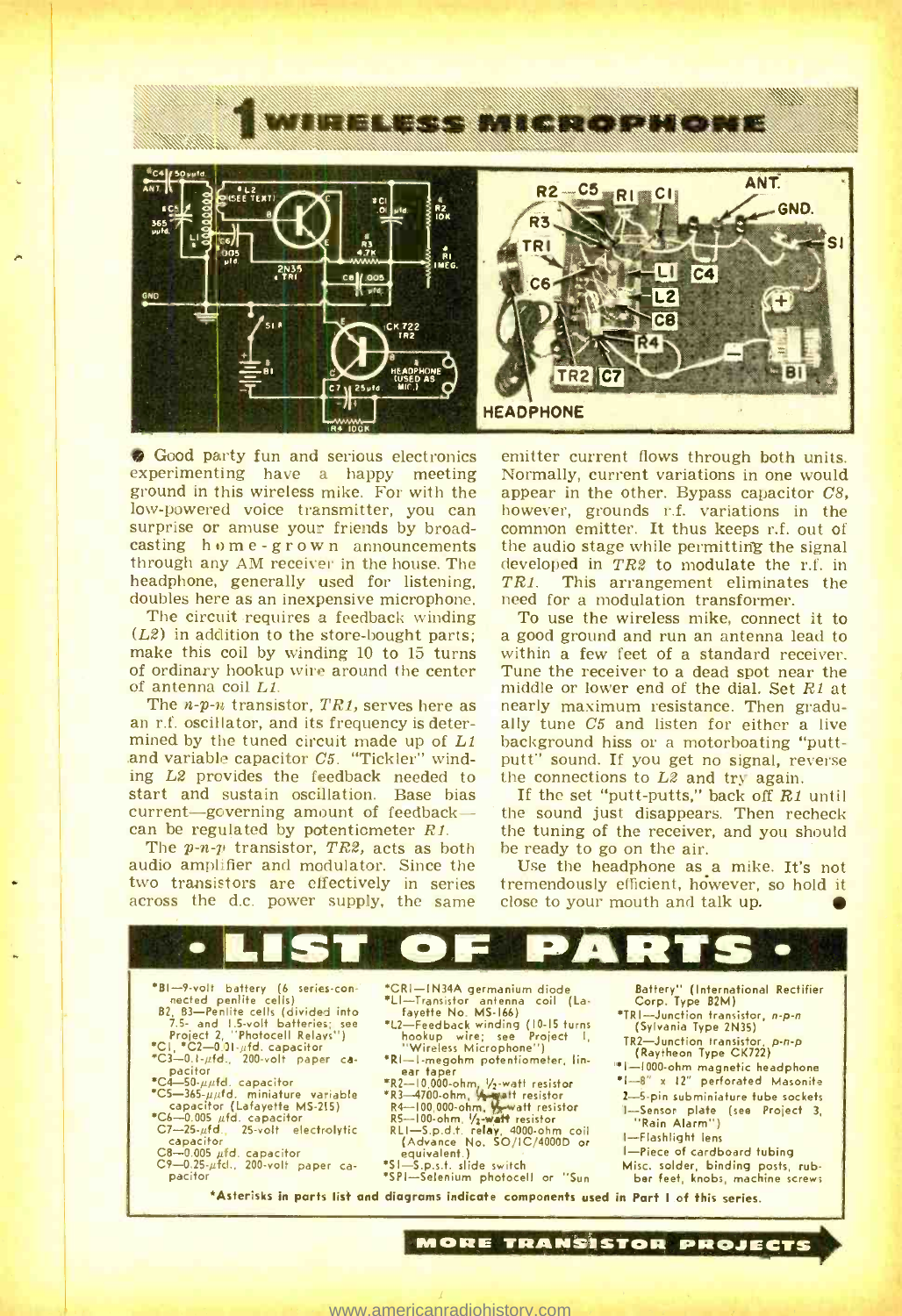wiring assembly for each transistor by mounting a 5 -pin subminiature tube socket and a 3-lug terminal strip on an L-shaped strip of scrap alumi-  $\bullet$  Make a breadboard



num. Wire the lugs to the first, third, and fifth socket pins. Make all circuit connections the to the lugs.

**•** Trim transistor leads to 1/4" to fit the sockets. Leave the pigtails of other components full length so you can wire-and light. After it's<br>rewire-them in different circuits. triggers a relay. rewire-them in different circuits.



 $\frac{1}{2}$  c the two<br> $\frac{1}{2}$  Socket<br> $\frac{1}{2}$  can be i  $2N35$   $\begin{array}{|l|l|}\n\hline\n\text{2N35} & \text{can be identified by} \\
\hline\n\end{array}$ <br>  $2N35$  and a red dot Pay special attention to the wiring of the two transistors. can be identified by on the CK722.

• Always install transistors last-after douthe power until you're sure the right transistor is in the right socket.

**Each time you wire**<br>the IN34 diode  $the$   $IN34$ (CRI ), grip the lead with a pair of longnose pliers to carry off the heat of the soldering iron.



**Use simple lap joints when soldering leads.** 



Make up a 9-volt wiring six penlite cells in series. Batteries B2 and B3 (in the photocell relay on the opby using one cell separately and five in se-<br>ries.



Would you like your porch lamp to blink on automatically when the sun goes down? It's no trick to use light-or the absence of it-to flip a switch.

A selenium photocell—used in the sun-<br>powered receiver last month as a power<br>source—does a little switch of its own in<br>these layouts and becomes a signal source. Aetually, of course, the sun battery continues to do exactly what it did before: it generates current when it is exposed to light. After it's amplified, the current

 $\frac{1}{10}$  connections the two-stage circuit will give better re-<br>identified by sults over a wider range of applications. Two photocell units are shown here. Under strong light conditions, the one-transistor amplifier is all you need. However,

lead spacing on the Adjustment screws on the relay switch ble-checking the wiring. Don't switch on  $\begin{bmatrix} \text{gap} & \text{between} \\ \text{make} & \text{the} \\ \text{make} & \text{the} \end{bmatrix}$  responsive to smaller sigallow you to vary both spring tension and<br>the spacing of the contacts. In general, the space is spring tension and narrowing the gap between armature and pole pieces make the relay responsive to smaller signal impulses. It is worth noting, however, that relay adjustment can be very tricky.<br>If you haven't worked with these switching devices before, you will probably find it best to go along with the "factory ad-<br>justment" of the spring and gaps.

power supply (BI) by isn't enough to operate the relay. Under "no-light" conditions (with either of these circuits), there is very little base current flow in  $TR1$ . The emitter-collector circuit of the transistor therefore has a high resistance and current in the coil

 $\frac{p}{p}$  centered by on the op-<br>host page) are made that the matrix of the light source re-<br>hy uting one cell tend. Any interruption of the light source re-However, when light strikes the selenium cell, current in the base-emitter circuit increases and is amplified by the

stores the circuit to a no-current condition and lets the relay drop open. Resistor  $R5$ and capacitor C7 are connected across the

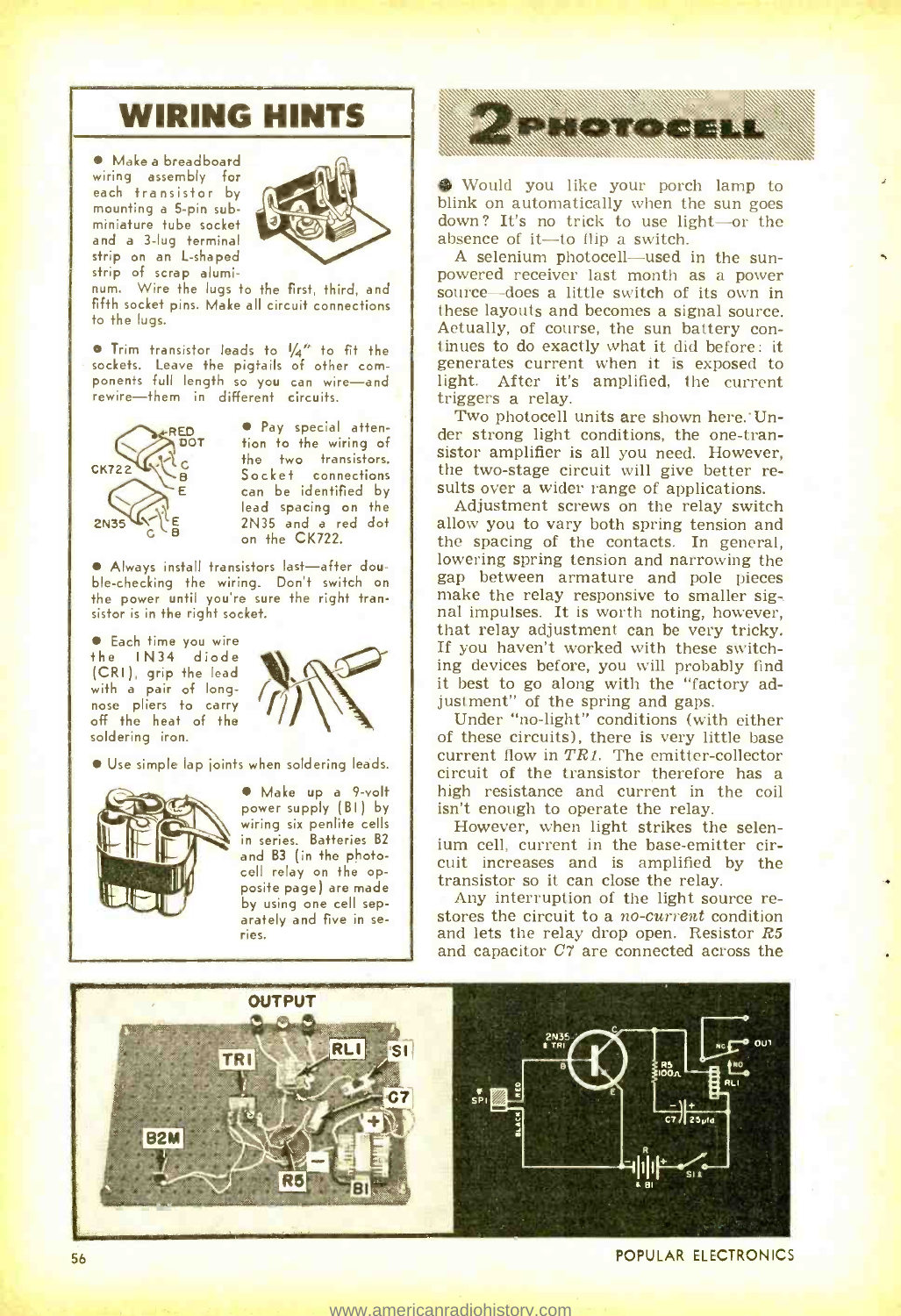

relay's coil to absorb any inductive "kicks" that may develop because of sudden changes in coil current.

Because of its greater sensitivity, the two -stage layout can be used where it is necessary to focus on a single source of light. Thus, if you want sunlight to switch some appliance, you can shield the photo-<br>cell from surrounding glare that might<br>give a false signal. Use a cardboard tube for a shield. Mount it over the cell and point its open end at the "control" light.

close the relay as soon as light strikes the cell and open it when the beam is broken. To allow for a wide range of operating adjustments, a potentiometer is included in the two-stage circuit and the 9-volt battery pack is tapped to provide a  $7\frac{1}{2}$ -volt (5-cell) "E" supply and a  $1\frac{1}{2}$ -volt (1-cell) bias voltage. To set up the switching<br>mechanism, close battery switch S1 and focus the control light on the photocell. You should be able to set the potentiometer to an almost hairline balance that will

You can also "tune"  $R1$  to a less sensitive spot. With the right adjustment. the unit should operate as if it were <sup>a</sup> "latched" switch. That is, once the contacts are closed, they will stay closed even if the light beam is broken. Or conversely,<br>the relay will open when the light goes off<br>and stay open after it comes on again.<br>To control a lamp, snip one conductor in

the power cord and wire the cut ends across the relay's output terminals. Plug the altered appliance cord into a 117-volt<br>outlet as usual.<br>If you want the controlled device to turn

on when no light strikes the photocell, connect the lamp cord in series with the "normally closed" contacts. For a directly opposite switching service—that is, if you want a lamp to  $turn$  off when light reaches. the photocell-use the "NO" pair.



Make a bracket for the relay from scrap metal Space mounting holes to match your relay and leave top screws accessible for adjustment.



Screw adjustments vary the relay's sensitivity. Center screw alters spring tension; outer ones Center screw alters spring tension; outer ones **gaps**<br>change gaps on "open" and "closed" contacts.



Light-shield tube can be 3" to 12" long. Paint the inside flat black. For maximum sensitivity, insert a flashlight lens in tube to concentrate rays.



,1 <www.americanradiohistory.com>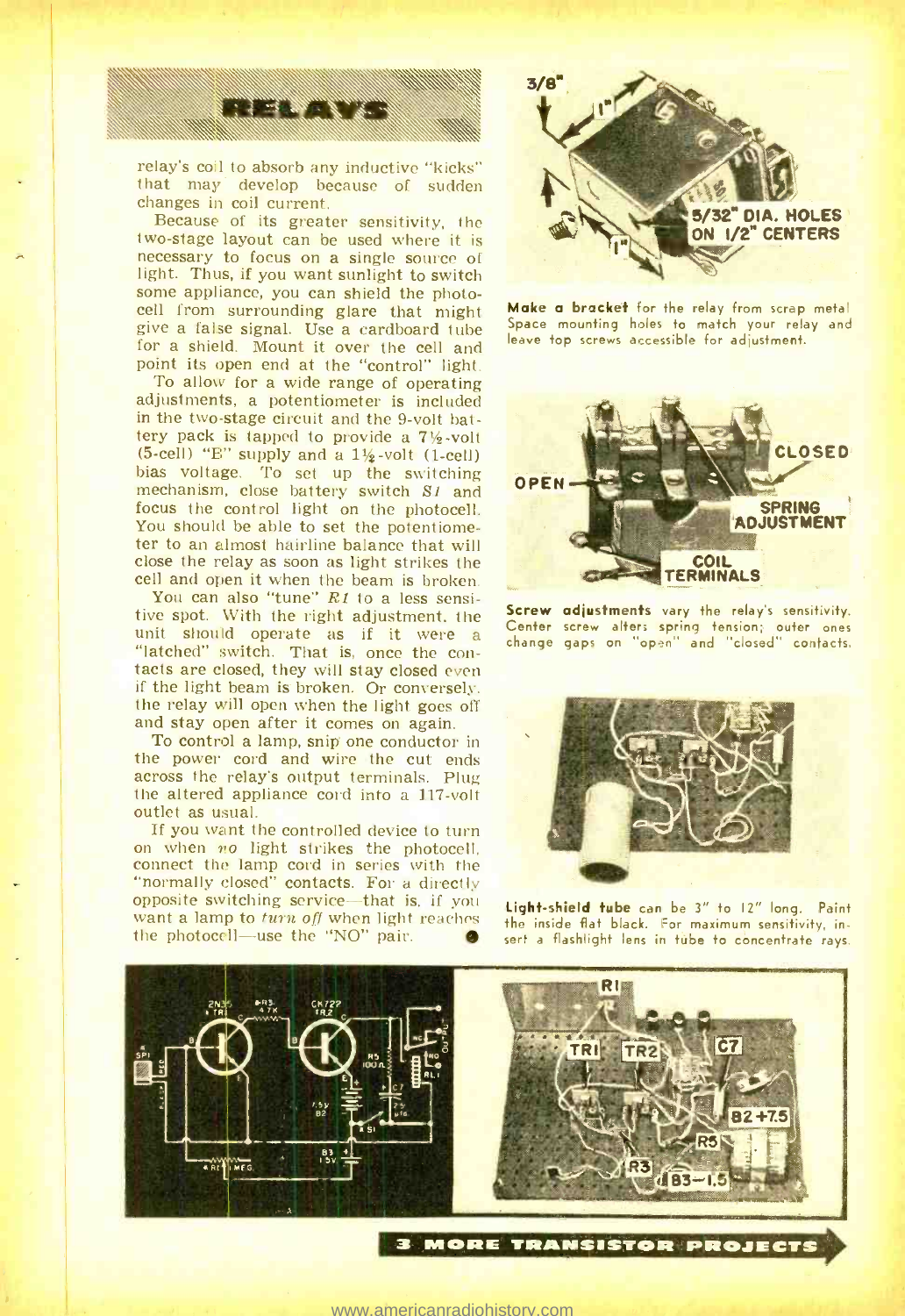

annibuolinianinkin

It's no fun getting up in the middle of signal  $s$  the night to close windows, but it's a lot source. the night to close windows, but it's a lot less fun when you have to mop the floors in the morning because you slept through<br>a rainstorm the night before.

You don't have to be caught with your ing elements on an insulating be windows up, however, if you provide your-<br>self with an electronic rain watcher. This tween the conductors completes the<br>one will flash a warning when m one will flash a warning when moisture<br>short-circuits its "sensor" plate.

on the preceding page, has a rain-sensitive

signal source in place of the light-sensitive

Millen Branch Strandboro Branch

**COMME** 

You can make a suitable rain "sensor" in several ways. The basic plate consists of two exposed, narrowly separated conducting elements on an insulating board. A drop of moisture that bridges the gap between the conductors completes the circuit

The transistorized relay circuit, similar to start with a sheet of copper-clad plastic<br>to that of the two-stage photocell layout of the kind used for printed circuits. With One way to make the moisture detector is to start with a sheet of copper-clad plastic an etching compound made for this pur-



**If you built the simple battery-powered** only make a few additions to complete this de luxe added these extra turns of de luxe version. To the earlier model it just leave its two leads unconnected. adds a direct -coupled stage of audio am-

Since the receiver isn't regenerative, it

receiver described last month, you need "Wireless Microphone" project). However, only make a few additions to complete this if you have added these extra turns of wire, doesn't need the tickler winding (L2 of the "Wireless Microphone" project). However,

plification for greatly increased station cuit is the direct coupling between the col-<br>pickup, sound power and clarity. Let be the  $n-p-n$  transistor  $(TR1)$  and The most interesting feature of this cirlector of the  $n-p-n$  transistor  $(TR1)$  and the base of the  $p-n-p$  unit  $(TR2)$ . This